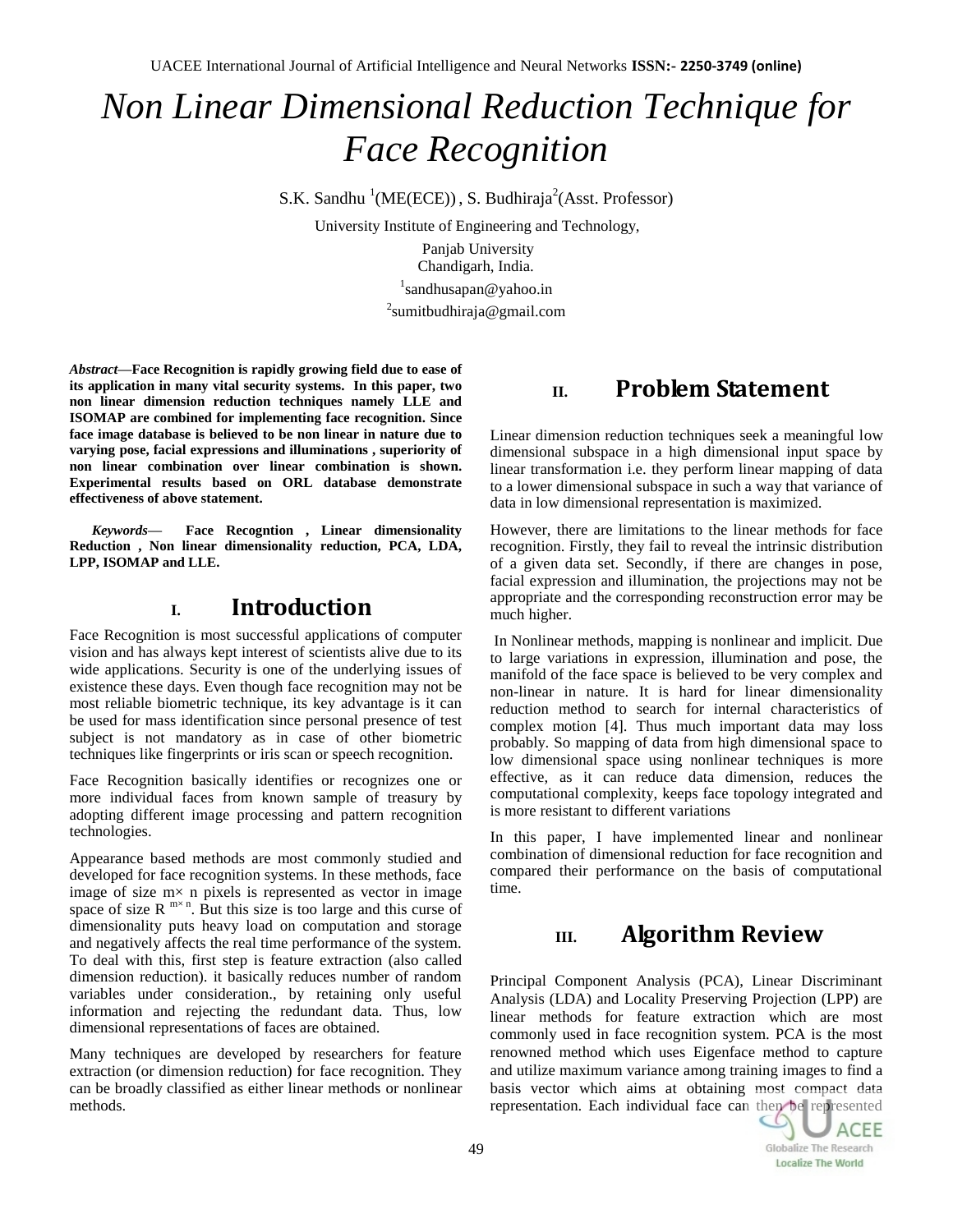exactly by a linear combination of eigenfaces. It extracts global features from database.

LDA utilizes face class information to represent face class efficiently. Differing from PCA, LDA searches for a group of basis vectors, which makes different class samples, have the smallest within-class scatter and the largest between-class scatter. Various measures are available for quantifying the discriminatory power, Fisher criterion is the common one:

$$
J(W) = \frac{Wt.Sb.W}{Wt.Sw.W}
$$

Where  $S_b$  is between-class scatter matrix and  $S_w$  is withinclass scatter matrix. LDA has powerful discriminatory power hence can extract discriminatory features.

LPP is linear projective map that arise by solving a variational problem that optimally preserves the neighbourhood structure of data set [2]. It optimally preserves local neighborhood hence it is good to extract local features.

ISOMAP (Isometric Mapping) and LLE (Local Linear Embedding) are nonlinear feature extractions techniques. Supervised ISOMAP is a non linear full spectral technique that attempts to preserve pair wise geodesic distance between data points, also using class labels as guide. Hence, it preserves global features as well as discriminatory features.

LLE is sparse spectral technique that achieves a high dimensional input data point mapped to a global low dimensional coordinate system, while preserving the space relationship between the adjacent points [5]. Thus, it preserves the local unique features of face image.

In this paper, I have combined PCA, LDA and LPP to implement combination of linear feature extraction techniques. Further, I have combined non linear techniques of ISOMAP and LLE having similar properties as their counterpart. Then, their performance is compared based on computational time for each system.

## **IV. Experiments and Results**

The ORL database of AT&T is employed as facial recognition platform.. The flow chart in this paper is shown in figure 1. The techniques discussed are simulated in MATLAB 7.0.





ORL database had images of 40 subjects with varying facial expressions, pose, some has beard or reduced glasses. There are 10 images per subject. 7 out of 10 images are used for training while rest of the 3 are used for testing. Varying number of subjects is used for each experiment and computational time taken for both linear and non linear combinational techniques are calculated.

TABLE I Experimental Results

| No. Of training | Time<br>for linear | Time<br>for      |
|-----------------|--------------------|------------------|
| images          | combination(sec)   | Nonlinear        |
|                 |                    | combination(sec) |
| 20              | 39.2046            | 27.0077          |
| 40              | 44.5319            | 34.6225          |
| 60              | 50.7369            | 40.7706          |
| 80              | 58.8880            | 47.3555          |
| 100             | 65.3116            | 55.4260          |
| 120             | 76.8785            | 64.8366          |